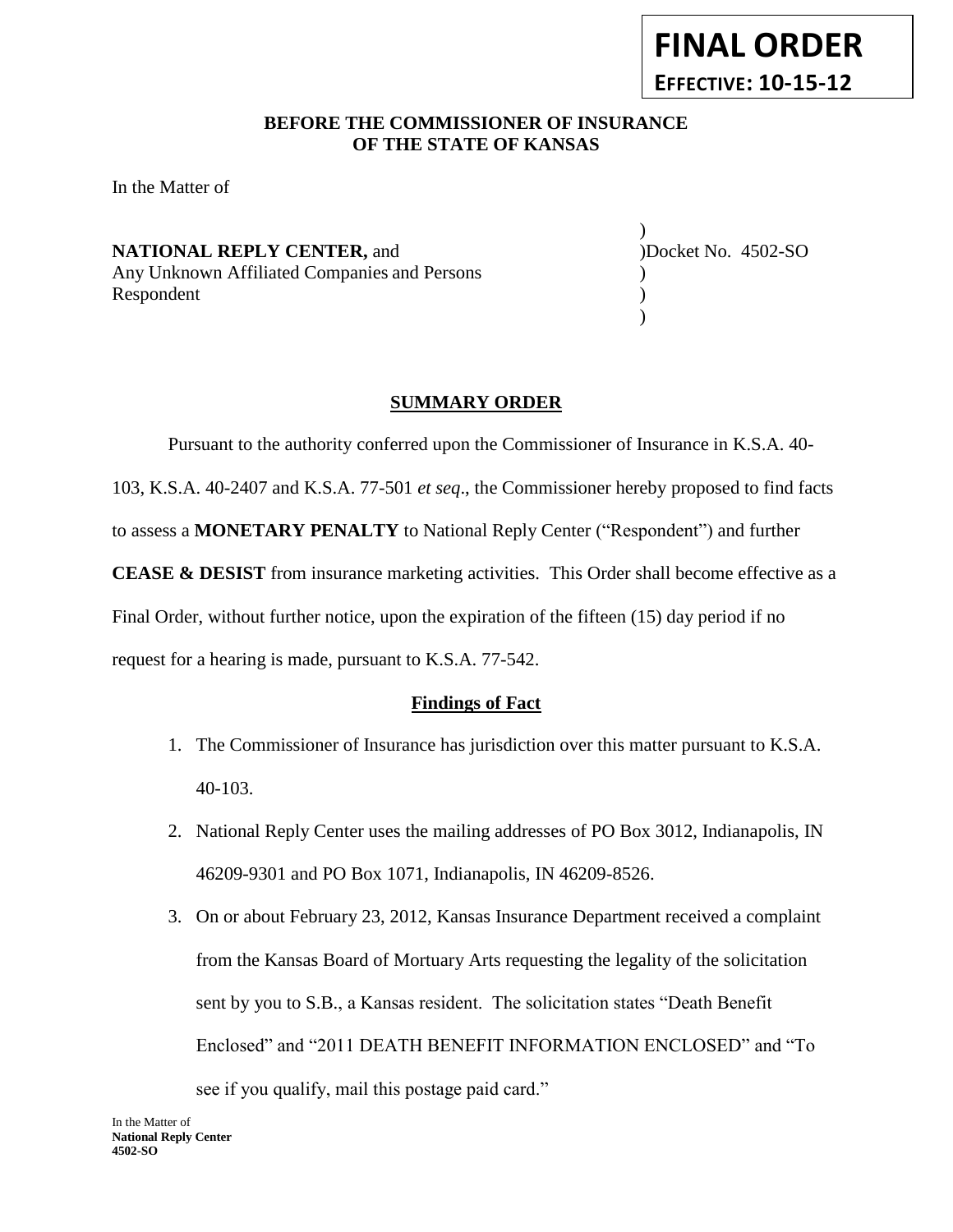- 4. The solicitation does not include the name of a Kansas licensed insurance company associated with the sale of this insurance product. Further, the solicitation does indicate that a licensed insurance agent will contact the person if this card is returned.
- 5. On or about July 11, 2012, KID received a complaint from L.B., a Kansas resident with a copy of a solicitation from you which states "2012 Death Benefit", "Indicate the desired amount of coverage" and "To see if you qualify, mail this postage paid card"
- 6. The solicitation does not include the name of a Kansas licensed insurance company associated with the sale of this insurance product. Further, the solicitation does indicate that a licensed insurance agent will contact the person if this card is returned.
- 7. KID mailed copies of these complaints along with a letter requesting response on March 9, 2012 and July 11, 2012. National Reply Center failed to respond.

## **Applicable Law**

K.S.A. 40-2402(a) provides, in pertinent part:

"Person" means any individual, corporation, association, partnership, reciprocal exchange, inter-insurer, Lloyd's insurer, fraternal benefit society and any other legal entity engaged in the business of insurance.

### K.S.A. 40-2403 provides:

No person shall engage in this state in any trade practice which is defined in this state as, or determined pursuant to K.S.A. 40-2406 to be, an unfair method of competition or an unfair or deceptive act or practice in the business of insurance.

### K.S.A. 40-2404 provides:

The following are hereby defined as unfair methods of competition and unfair or deceptive acts or practices in the business of insurance: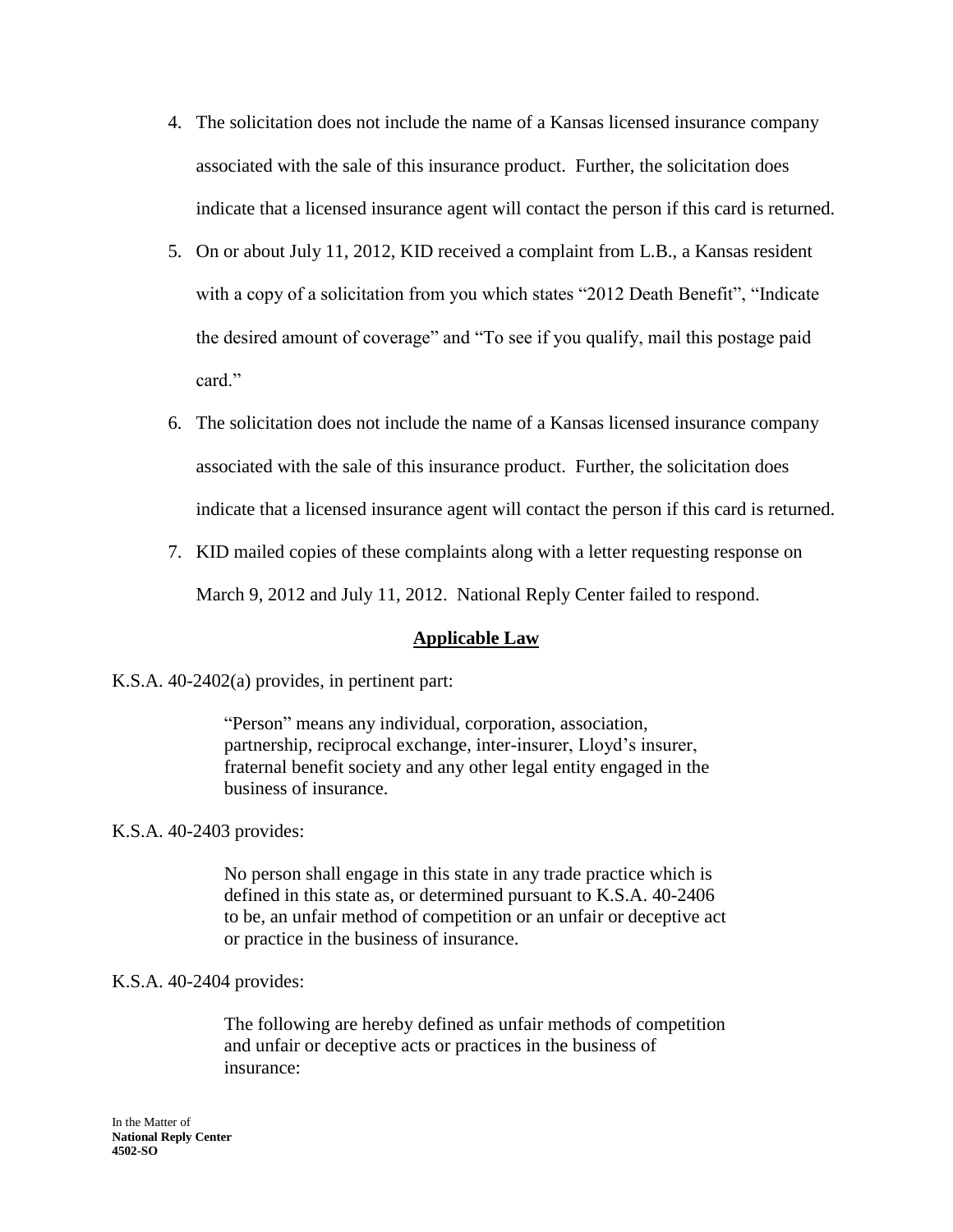(2) Making, publishing, disseminating, circulating or placing before the public, or causing, directly or indirectly, to be made, published, disseminated, circulated or placed before the public, in a newspaper, magazine or other publication, or in the form of a notice, circular, pamphlet, letter or poster, or over any radio or television station, or in any other way, an advertisement, announcement or statement containing any assertion, misrepresentation or statement with respect to the business of insurance or with respect to any person in the conduct of such person's insurance business, which is untrue, deceptive or misleading.

### K.A.R. 40-9-118 provides:

Section 5. Disclosure Requirements

4. An advertisement shall not use as the name or title of a life insurance policy any phrase that does not include the words "life insurance" unless accompanied by other language clearly indicating it is life insurance…

Section 6. Identity of Insurer

1. The name of the insurer shall be clearly identified in all advertisements, and if any specific individual policy is advertised it shall be identified either by form number or other appropriate description. If an application is a part of the advertisement, the name of the insurer shall be shown on the application. An advertisement shall not use a trade name, an insurance group designation, name of the parent company of the insurer, name of a particular division of the insurer, service mark, slogan, symbol or other devise or reference without disclosing the name of the insurer, if the advertisement would have the capacity or tendency to mislead or deceive as to the true identify of the insurer or create the impression that a company other than the insurer would have any responsibility for the financial obligation under a policy.

#### K.S.A. 40-2406 provides:

(a) Whenever the commissioner has reason to believe that any such person has been engaged or is engaging in this state in an unfair method of competition or any unfair or deceptive act or practice, whether or not defined in K.S.A. 40-2404 and amendments thereto, and that a proceeding by the commissioner in respect thereto would be in the interest of the public, the commissioner shall issue and serve upon such person a statement of the charges in that

In the Matter of **National Reply Center 4502-SO**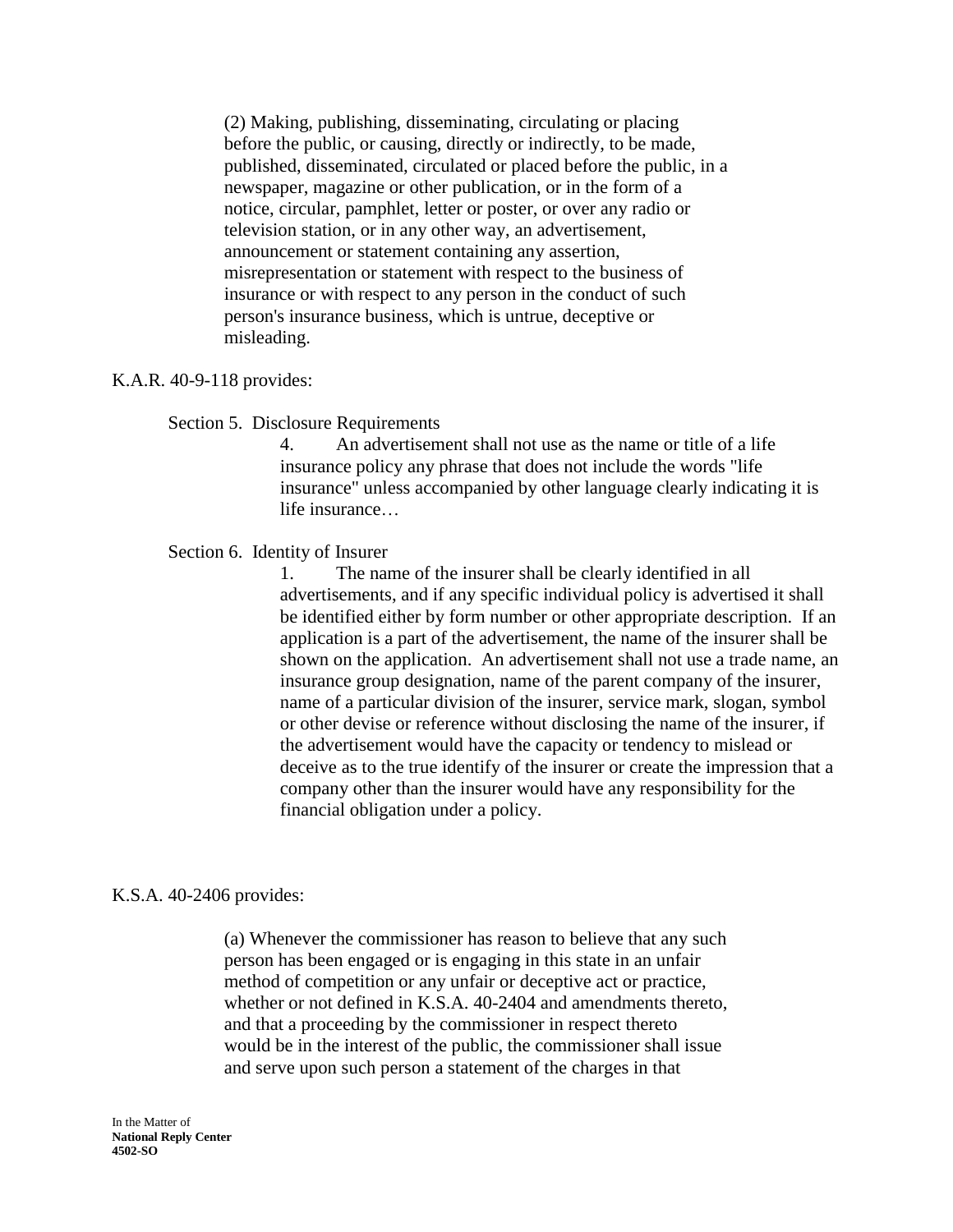respect and conduct a hearing thereon in accordance with the provisions of the Kansas administrative procedure act.

(b) If, after such hearing, the commissioner determines that the person charged has engaged in any unfair method of competition or any unfair or deceptive act or practice, any costs incurred as a result of conducting any administrative hearing authorized under the provisions of this section shall be assessed against such person or the company or companies represented by such person as an agent, broker or adjuster who is a participating party to the matters giving rise to the hearing. As used in this subsection, "costs" shall include witness fees, mileage allowances, any costs associated with reproduction of documents which become part of the hearing record and the expense of making a record of the hearing.

K.S.A. 40-2407 provides, in pertinent part:

(a) If, after such hearing, the commissioner shall determine that the person charged has engaged in an unfair method of competition or an unfair or deceptive act or practice, the commissioner shall render an order requiring such person to cease and desist from engaging in such method of competition, act or practice and if the act or practice is a violation of K.S.A. 40-2404 and amendments thereto, the commissioner may in the exercise of discretion order any one or more of the following:

(1) Payment of a monetary penalty of not more than \$1,000 for each and every act or violation, but not to exceed an aggregate penalty of \$10,000, unless the person knew or reasonably should have known such person was in violation of this act, in which case the penalty shall be not more than \$5,000 for each and every act or violation, but not to exceed an aggregate of \$50,000 in any six-month period.

## **Conclusions of Law**

Based upon the Findings of Fact enumerated in Paragraphs #1 through #7 and the Applicable Law cited above,

## **IT IS, THEREFORE, ORDERED BY THE COMMISSIONER OF INSURANCE:**

1. The Commissioner of Insurance has jurisdiction over this matter pursuant to

K.S.A. 40-103.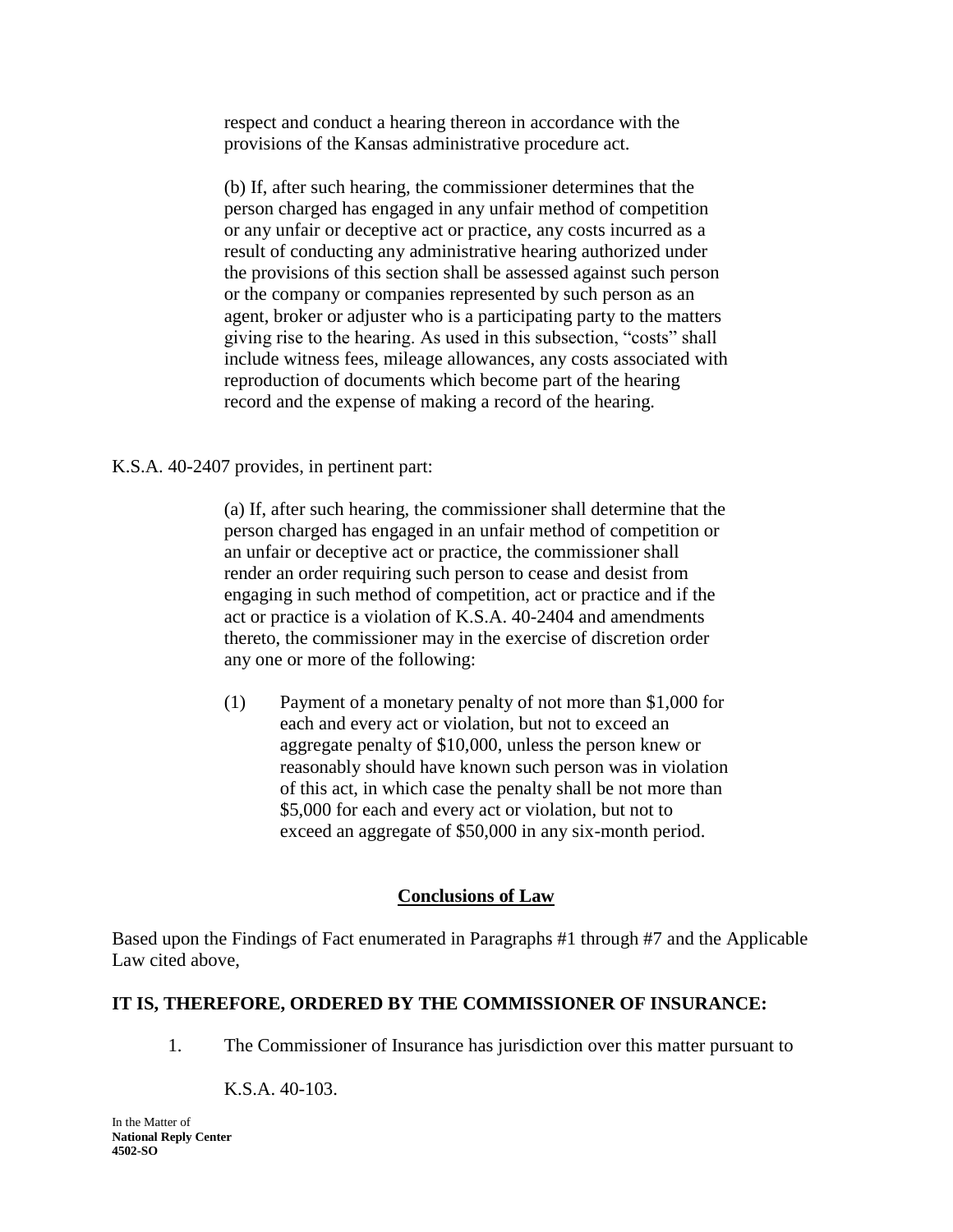- 2. Respondent has engaged in the business of insurance in the State of Kansas by soliciting insurance business for Kansas insurance agents via deceptive and misleading postcards.
- 3. Respondent has engaged in deceptive and misleading advertising in violation of K.S.A. 40-2404(2) by mailing postcards to Kansas residents which have misled Kansans.
- 4. The Commissioner finds that the language contained in Respondent's postcards are misleading in violation of K.A.R. 40-9-118 because the postcards imply the recipient is entitled to a death benefit, fails to identify an insurance company and fails to identify the product as an insurance policy.
- 5. Pursuant to K.S.A. 40-2407, Respondent shall pay a monetary penalty of Six Thousand Dollars and No Cents (\$6,000.00) for the above-stated violations of Kansas Unfair Trade Practices Act.
- 6. The Commissioner finds that permitting Respondent to continue mailing deceptive and misleading postcards into the State of Kansas would pose an immediate danger to the well-being of Kansas residents.
- 7. Pursuant to KSA 77-415(b)(2)(A), this order is designated by KID as precedent.

# **IT IS THEREFORE ORDERED BY THE COMMISSIONER OF INSURANCE** that

Respondent shall immediately **CEASE AND DESIST** its practice of mailing insurance solicitations to Kansas residents. Further Respondent is ordered to pay a monetary fine of **SIX THOUSAND DOLLARS AND NO CENTS (\$6,000)** for violations of Kansas law.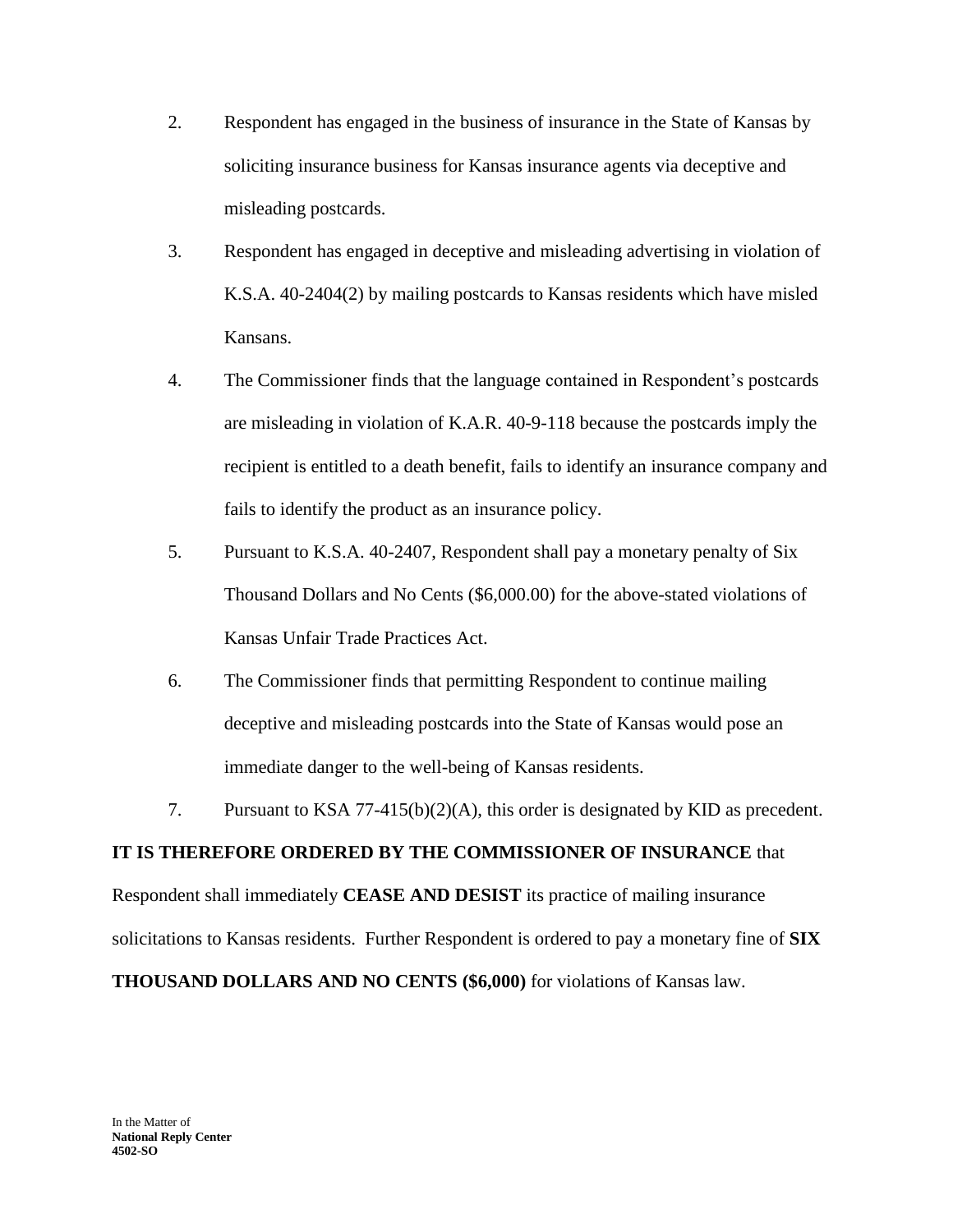### **IT IS SO ORDERED THIS 27th DAY OF SEPTEMBER 2012, IN THE CITY OF TOPEKA, COUNTY OF SHAWNEE, STATE OF KANSAS.**



 $\angle$ s/ Sandy Praeger $\angle$ Sandy Praeger Commissioner of Insurance

 $BY:$ 

\_/s/ Zachary J.C. Anshutz\_\_\_\_\_\_ Zachary J.C. Anshutz General Counsel

## **NOTICE OF RIGHTS**

Respondent. is entitled to a hearing pursuant to K.S.A. 77-537, the Kansas Administrative Procedure Act. If Respondent desires a hearing, the company must file a written request for a hearing with:

Zachary J.C. Anshutz, General Counsel Kansas Insurance Department 420 S.W.  $9<sup>th</sup>$  Street Topeka, Kansas 66612

This request must be filed within fifteen (15) days from the date of service of this Order. If Repondent requests a hearing, the Kansas Insurance Department will notify the company of the time and place of the hearing and information on the procedures, right of representation, and other rights of parties relating to the conduct of the hearing before the commencement of the same.

If a hearing is not requested in the time and manner stated above, this Order shall become effective as a Final Order upon the expiration of time for requesting a hearing, pursuant to K.S.A. 77-613. In the event that Respondent files a petition for judicial review, pursuant to K.S.A. 77-613(e), the agency officer to be served on behalf of the Kansas Insurance Department is:

Zachary J.C. Anshutz, General Counsel Kansas Insurance Department 420 S.W.  $9^{th}$  Street Topeka, Kansas 66612

In the Matter of **National Reply Center 4502-SO**